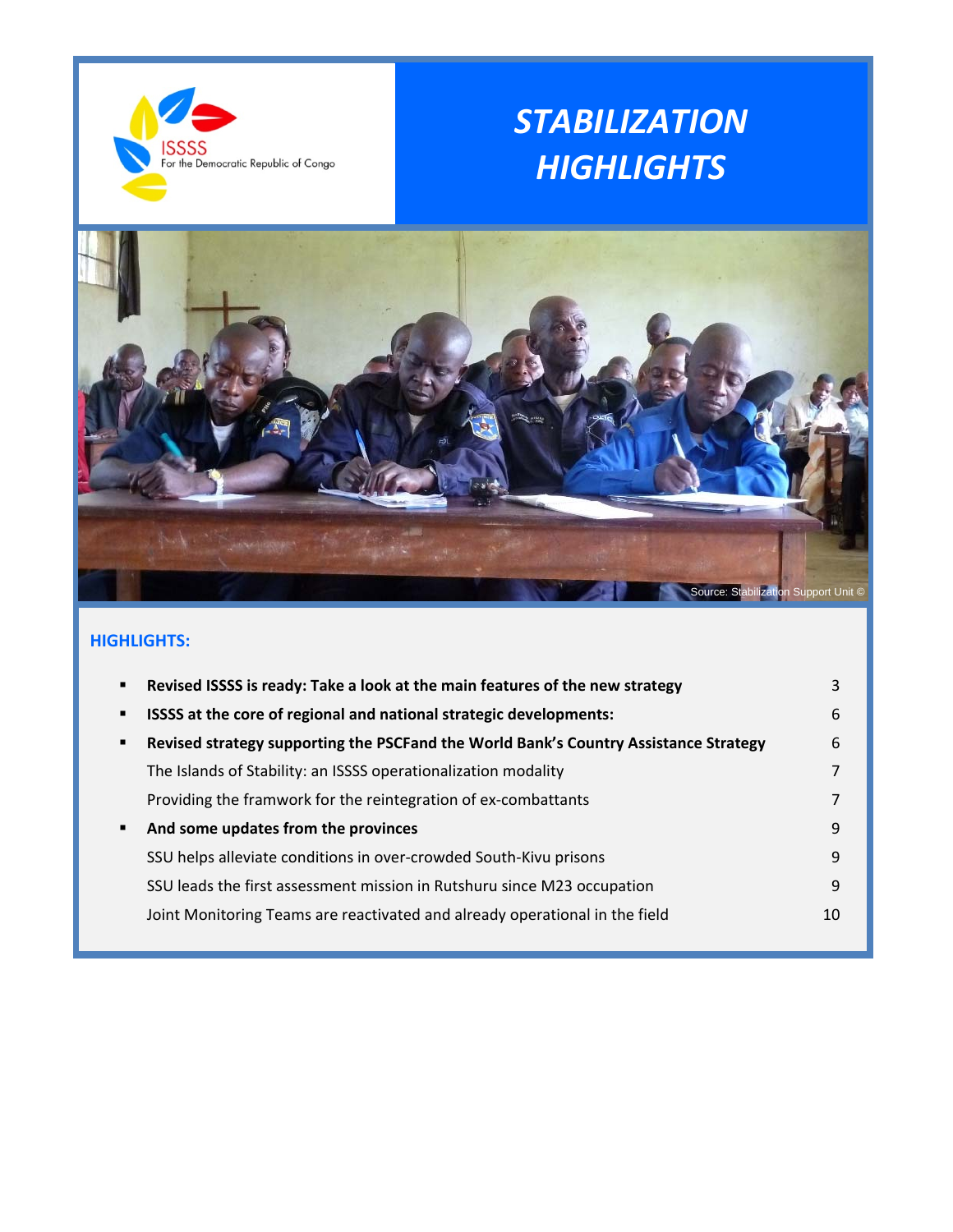#### **Foreword:**

*Over the reporting period, the Stabilization Support Unit (SSU) has worked intensively to finalize the strategic revision of the ISSSS, as well as to ensure coordination of ongoing programmes, and support the mission's leadership in developing its new vision to stabilize Eastern Congo.* 

*The past three months were marked by the workshop on Sexual Violence bringing key partners together to develop the concept note. The revision of the ISSSS framework has now come to an end and the conclusions will be presented shortly to the GCP members.*

*The mission has also advanced in its reflection on stabilization, particularly in relation to the demobilization of armed groups through the "Islands of Stability" concept – one of the implementing modalities of the revised ISSSS.*

*These developments are well embedded in the Peace, Security and Cooperation framework (PSCF) signed in February 2013 by the Great Lakes states.* 

*PSCF benchmarks have been adopted and include a strong focus on the promotion of peace, security and justice, including advancements on national reforms, fight against impunity and return, reintegration of refugees*

*The Government of the DRC (GoDRC) has organized the National Consultations, bringing together civil society, political parties, national and provincial authorities and other relevant stakeholders. In addition, the GoDRC has, with the support of MONUSCO, made progress in developing the new DDR/RRR plan.* 

*Two areas have already been examined for potential implementation of this concept – Bakano secteur of Walikale territory in North‐Kivu and South Irumu in Ituri district of Province Orientale.*

*The revised ISSSS – product of intense analysis, consultations, and inputs from various stakeholders, both national and international, is now finalized and it represents one more tool in the international community's efforts to ensure the establishment of durable peace in the region. The ISSSS will work in synergy with the PSCF, and the World Bank's Country Assistance Strategy, more specifically under its fourth pillar, stabilization, complementing national and regional peace initiatives.* 

*This newsletter provides an overview of the work accomplished by ISSSS over the last 3 months, and focus in particular on the revised ISSSS strategy and its operationalization in coming months. It also includes highlights on its links to ongoing national and regional processes mentioned above. Finally, it presents a brief overview of current projects and their status.*

*The Stabilization Support Unit seizes this opportunity to express its gratitude for the unerring support provided by its partners.*

*The Stabilization Support Unit, October 2013*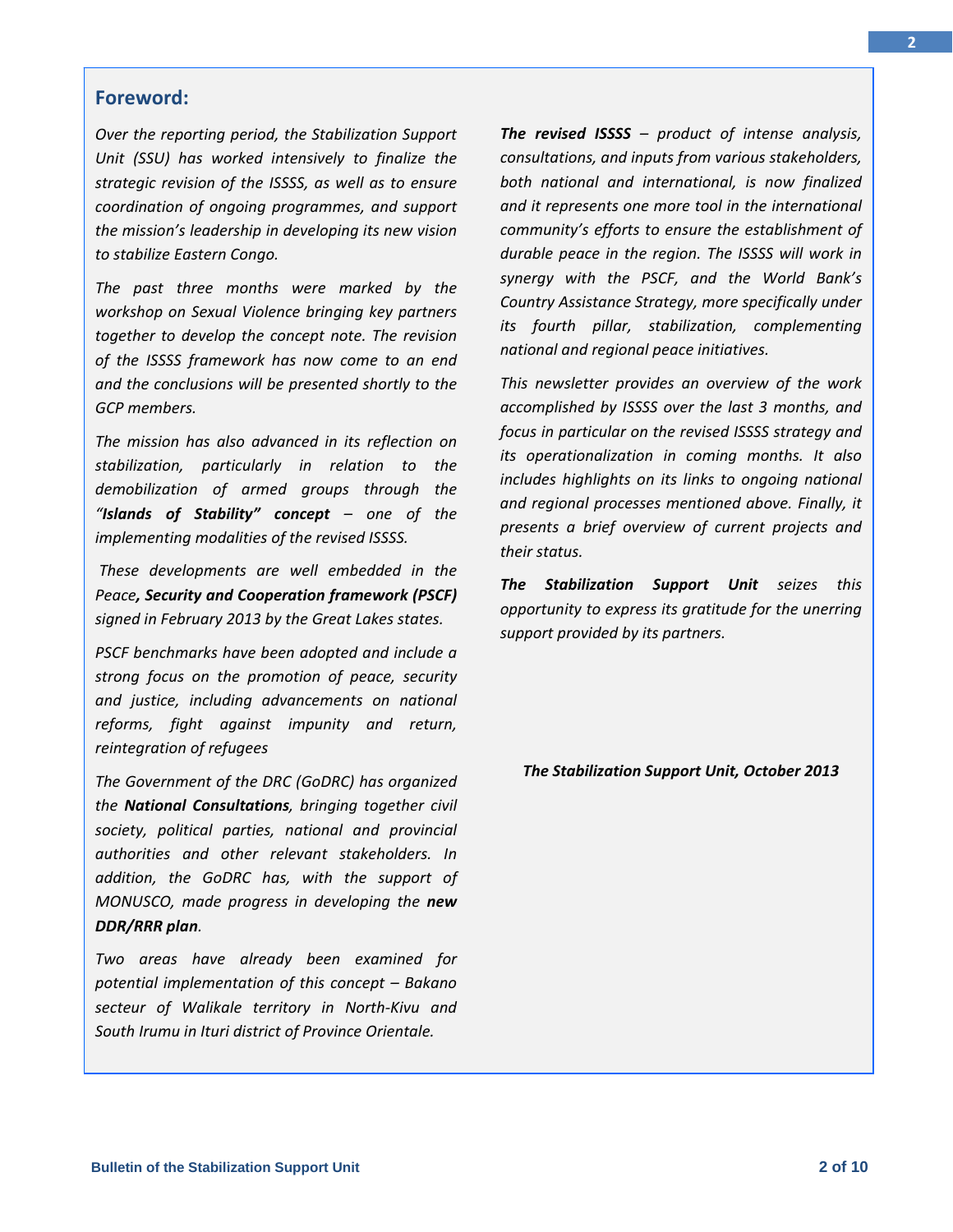# **Strategic Review of ISSSS**

The SSU has finalized the review of the ISSSS. The revision involved a process of thorough analysis and consultations with the GoDRC and implementing partners, bilateral donors, 6 workshops and countless bi‐lateral meetings.

The revised strategy recognized the fundamentally political character of stabilization objectives and places a strong focus on the changes of state‐ society relationships.

The new strategy recognizes that the conflicts in the East are a result of a complex dynamics with local, national, and regional dimensions, which require a holistic response.

Considering the lessons learned from ISSSS first

phase, the continuity of armed violence in the East, slow progress on national reforms, and the absence of a sound and inclusive peace dialogue, the revised ISSSS proposes an innovative **top‐down and bottom‐up, holistic, integrated, but focused, response** to the various dynamics hampering stabilization in the East.

This innovative approach has been tailored not only to reflect the reality on the ground, but to ensure a sustainable and long term impact. It provides the international community with a tool to address conflict dynamics at the local level, assisting other frameworks aiming to provide responses at the national and regional levels, such as the PSCF, and the World Bank's Country Assistance Strategy.

#### **Strategic Concept: the 3‐pronged approach**

#### **1. Re‐engagement of high‐level government and international support for stabilization**

- $\triangleright$  Revitalizing coordination structures to increase Government engagement and participation;
- $\triangleright$  Developing cooperation between the GoDRC and the international partners;
- $\triangleright$  Link ISSSS to broader peace processes and national reforms

**2. Development of complementary mechanisms and inclusive peace process**

- $\triangleright$  Place communities directly affected by conflict at the heart of stabilization initiatives when seeking solutions and providing alternative livelihoods after dismantlement of, or negotiations with, armed groups;
- $\triangleright$  Link peace dividends to peace efforts and ensure that economic recovery‐ activities are focused on supporting peace processes and social

# **3. Re‐orientation of the pillars towards local community‐ based solutions**

- $\triangleright$  Development of alternative ways of producing visible changes on the ground
- ¾ Start a long‐term process of behavioural and structural changes
- ¾ Development of socio‐ economic activities with a clear conflict transformation objective.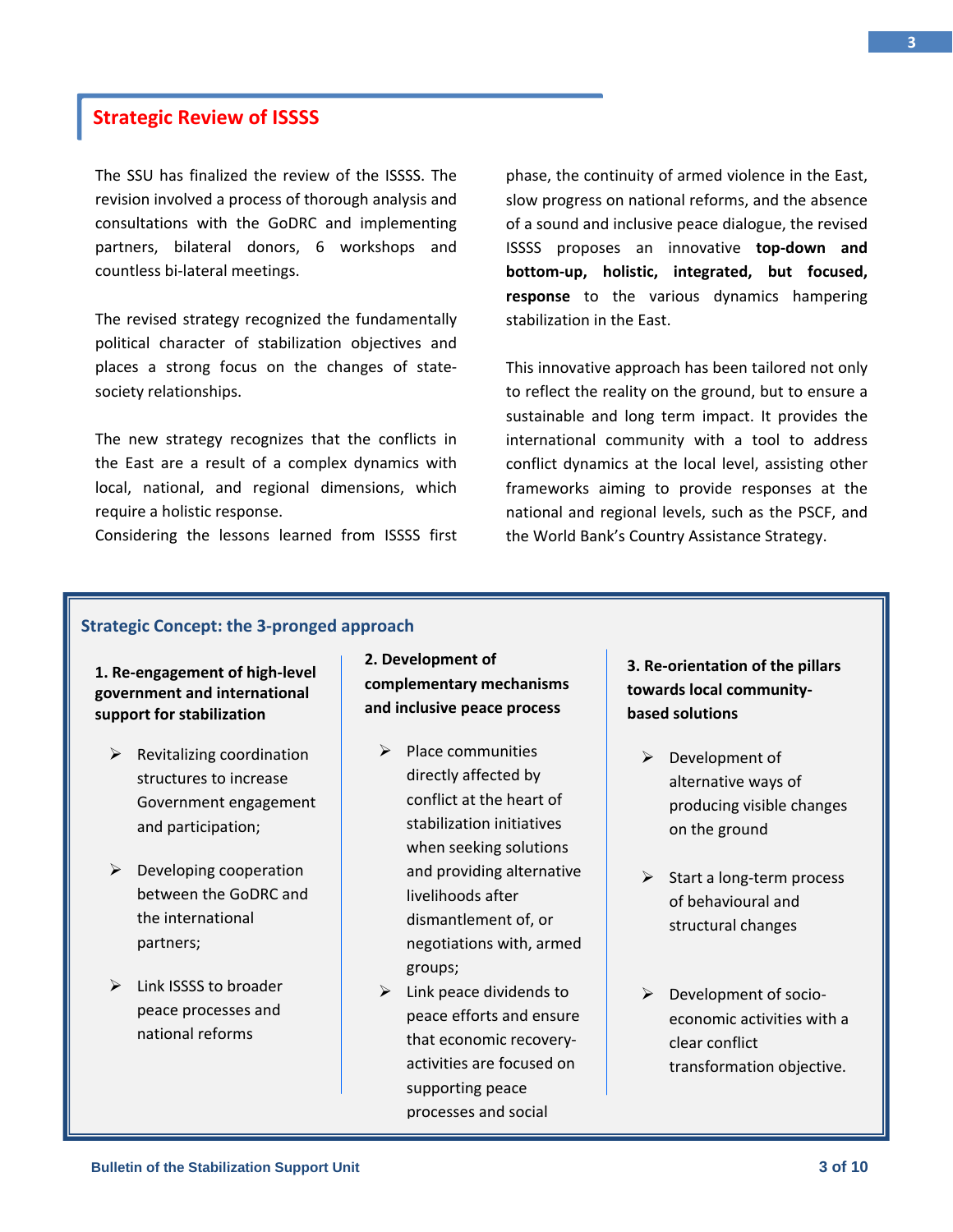### **Democratic Dialogue:** Relaunching a bottom‐up inclusive, peace process

This pillar will be the cornerstone of the new strategy. It will work to support existing peace dialogues among groups in conflict at the local level, ensuring a coordination of efforts and a link with national institutions at local, provincial and national levels. The Support to Democratic Dialogues will enable communities and civil society to develop capacities in analyzing sources of conflicts and formulating solutions to their own problems, this will allow a fertile ground for transformation of land issues, helping to transform the conflict.

#### *Key actions:*

- Community‐level identification of causes of conflict and solution for transformation;
- Establishment of dialogue platforms;
- Anchor all other ISSSS interventions within the local context as defined by the populations themselves.

# *Theory of Change*

*"If a culture of dialogue is established and institutionalized in the process of finding solutions for peace in Eastern DRC, and the authorities respect commitments made, and if national and international stabilization strategies are coordinated and reinforce each other, then trust will increase among communities and towards the State, and conflicts will increasingly be managed non‐violently, and causes of conflict will be addressed better, creating the basis for stable institutions and consolidating peace"*

# **Security:** Improving FARDC's civilian protection capability

Actions under this pillar will seek to assist the GoDRC to have the minimum capacity to provide security to its citizens within its territory and borders. The pillar will work to include Protection of Civilian (POC) principles into the FARDC, creating a culture of protection and increasing the national army's capacity to prevent pendulum setbacks movements of and armed groups and FARDC troops.

#### *Key Actions:*

- Training and mentoring programmes on PoC principles;
- Improved cohabitation between the FARDC/PNC and civilians;
- Strengthening of civilian oversight;
- Handover of security tasks to the police and civilian authorities.

# *Theory of Change*

*"If principles of protection of civilians and of accountability are integrated in the functions of the FARDC, and if the Army's capacity to "hold" key areas increases, then the Government of DRC will be increasingly able to protect its civilians and implement a gradual transition to civilians.*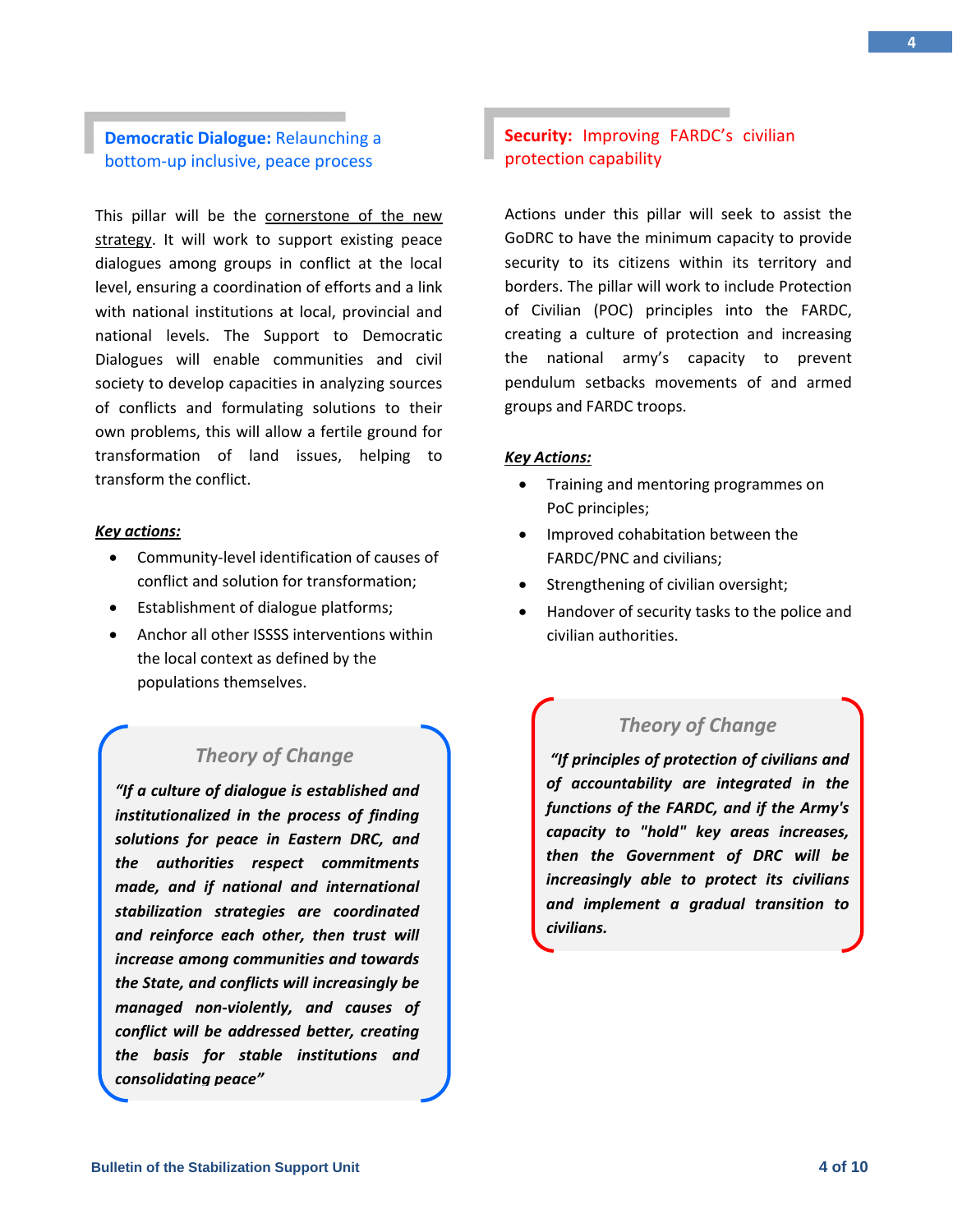# **Restoration of State Authority:** Re‐ establishing the legitimate authority of the State

The revised RSA pillar will work to ensure that ISSSS beneficiary populations perceive the GoDRC as a legitimate enabling authority. It will concentrate on activities that can bring together state actors and society, and reinforce the capacities of the DRC institutions to provide rights‐based access to security, justice and administrative services.

#### *Key Actions:*

- Consultation mechanisms and participatory governance;
- Support the operations of institutions and infrastructure construction, emphasize the GoDRC's responsibility to deploy and screen personnel, and consultation process with the beneficiary themselves;
- Training and mentoring, as well as participatory governance at the local level;
- External control and support through the revitalization of the Joint Monitoring Teams.

# *Theory of Change*

*"If the population has an increased access to quality essential services provided equitably (justice, police, and basic administrative services) and a constant negotiation is ensured between the State and the population, creating mutual accountability, then the institutional insecurity endured by the population will decrease, and it will not need to resort to community strategies for their protection and that of their interests."*

# **Return, Reintegration, and Recovery:** Addressing the socio‐economic causes of conflict

RRR activities will attempt to reduce the risk of new conflicts by introducing conflict transformation and peaceful co-existence mechanisms into activities taking place in the ISSSS zones of intervention. Directly linked to mobilization around land and identity, and the natural resource curse problematic, the pillar will help create new livelihood options which will then reduce tensions and set the scene for a response to the underlying root causes of poverty, socio‐demographic pressure, access to land, and fragmented national identity.

#### *Key Actions:*

- Agricultural recovery, employment creation for at-risk groups, addressing community grievances and tensions coming out of displacement;
- Address the socio‐economic causes of conflict support the reintegration of at‐risk groups into communities;
- Activities also centered on mining areas, promoting the reduction of tensions and the creation of alternatives to mining;
- Conflicts mediation.

# *Theory of Change*

*If the population of Eastern DRC engages in socio‐economic recovery activities that focus on social cohesion and resilience, and if the authorities and the international community are aligned in their support for these initiatives, then communities will be able to manage external shocks more peacefully, and there will be a possibility for development and more equitable distribution of wealth.*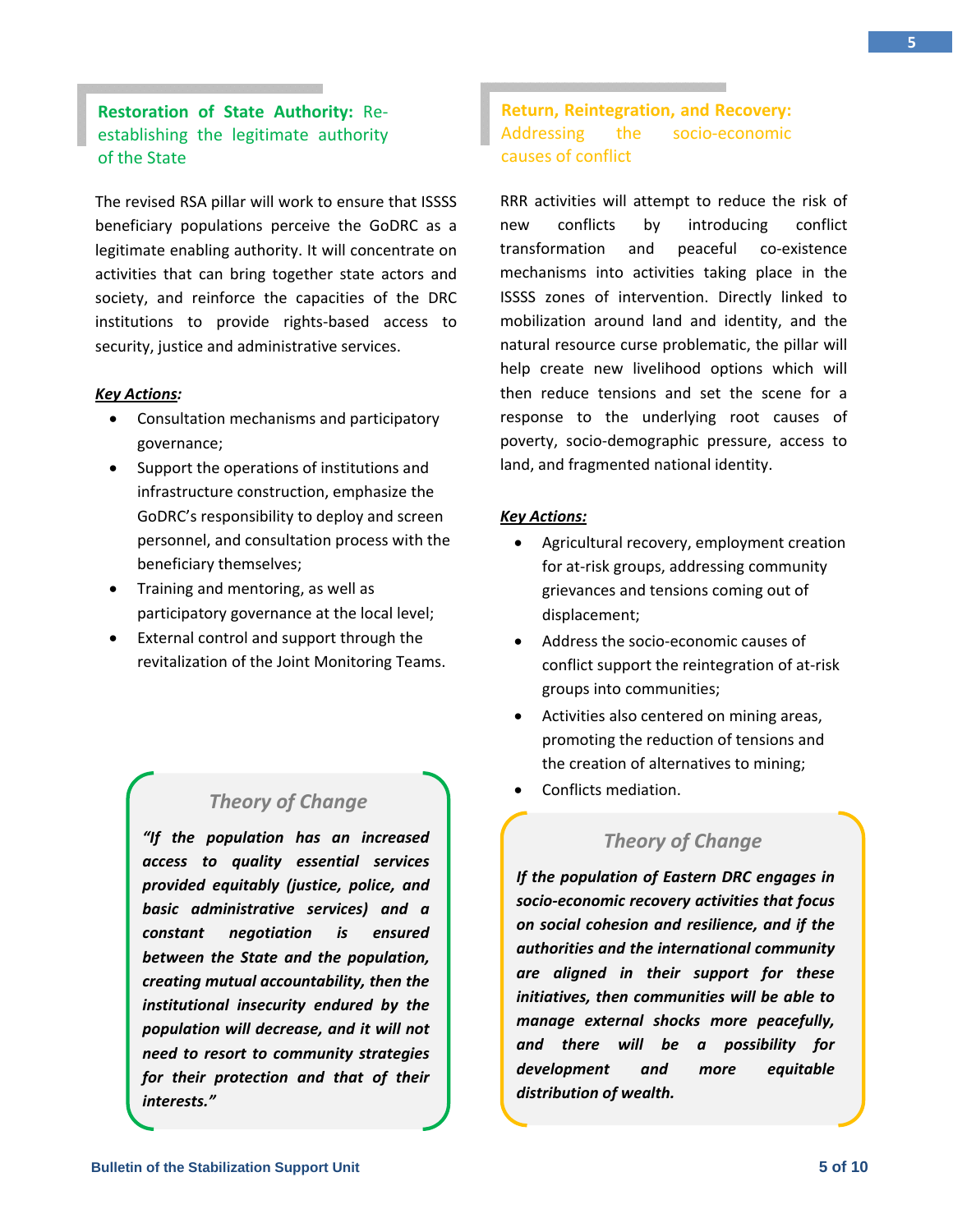#### **Sexual Violence:** Ensuring that SGBVs does not fuel further conflicts

The  $5<sup>th</sup>$  pillar of the ISSSS will move beyond palliative measures and focus on the root causes of sexual violence, as well as on addressing externalities of sexual violence which have the potential to further spur conflicts.

#### *Key Actions:*

- Support to increase participation of women in national decision making structures;
- Empowering women and men, particularly religious leaders and traditional leaders to champion SV/SGBV issues in local dialogue platforms;
- Provide institutional support and training of judicial Institutions in order to enable adequate prosecution of sexual violence cases,
- Confidence building activities between communities and PNC/FARDC on sexual violence issues.

## *Theory of Change*

*If civil and state structures are empowered to fulfill their responsibilities in terms of protecting men and women against sexual violence and if gender roles are perceived and challenged as factors perpetuating sexual violence, then trust in peaceful prevention and response actions will increase, and incidents of sexual violence will decline, and the needs of survivors and their communities will be addressed and peace‐building efforts will be more resilient to external shocks.*

# **ISSSS AT THE CORE OF MONUSCO STRATEGIC DEVELOPMENTS**

#### **ISSSS – A PSC Framework Supporting Tool**

The recently signed PSC framework defines measures to address the regional and national dimensions of the root causes of the Eastern DRC conflicts. The framework sets out regional and national commitments, (1) by asking countries in the region to refrain from interference in each other's affairs; (2) by calling the GoDRC to advance on key reforms – SSR, consolidation of state authority, decentralization, reconciliation, economic development and structural reforms; and (3) by recalling the donor community to increase aid coordination.

The ISSSS is a mechanism bringing together the same regional objectives, but is active at the local level. As such, the ISSSS represents an additional tool for the international community to achieve the recently adopted PSC framework benchmarks, ultimately transforming conflict dynamics in the East and bringing about long‐lasting peace.

The revised ISSSS comes with a new monitoring and evaluation framework which will collect data on progresses towards stabilization – improvements in security, increased political participation and development of economic opportunities. The ISSSS becomes a major source of information for the PSCF oversight mechanisms.

Finally, the revised strategy reinforces the PSCF through the involvement of the populations in eastern DRC in search of solutions to the conflict. The ISSSS will provide additional channels to ensure national ownership of peace processes.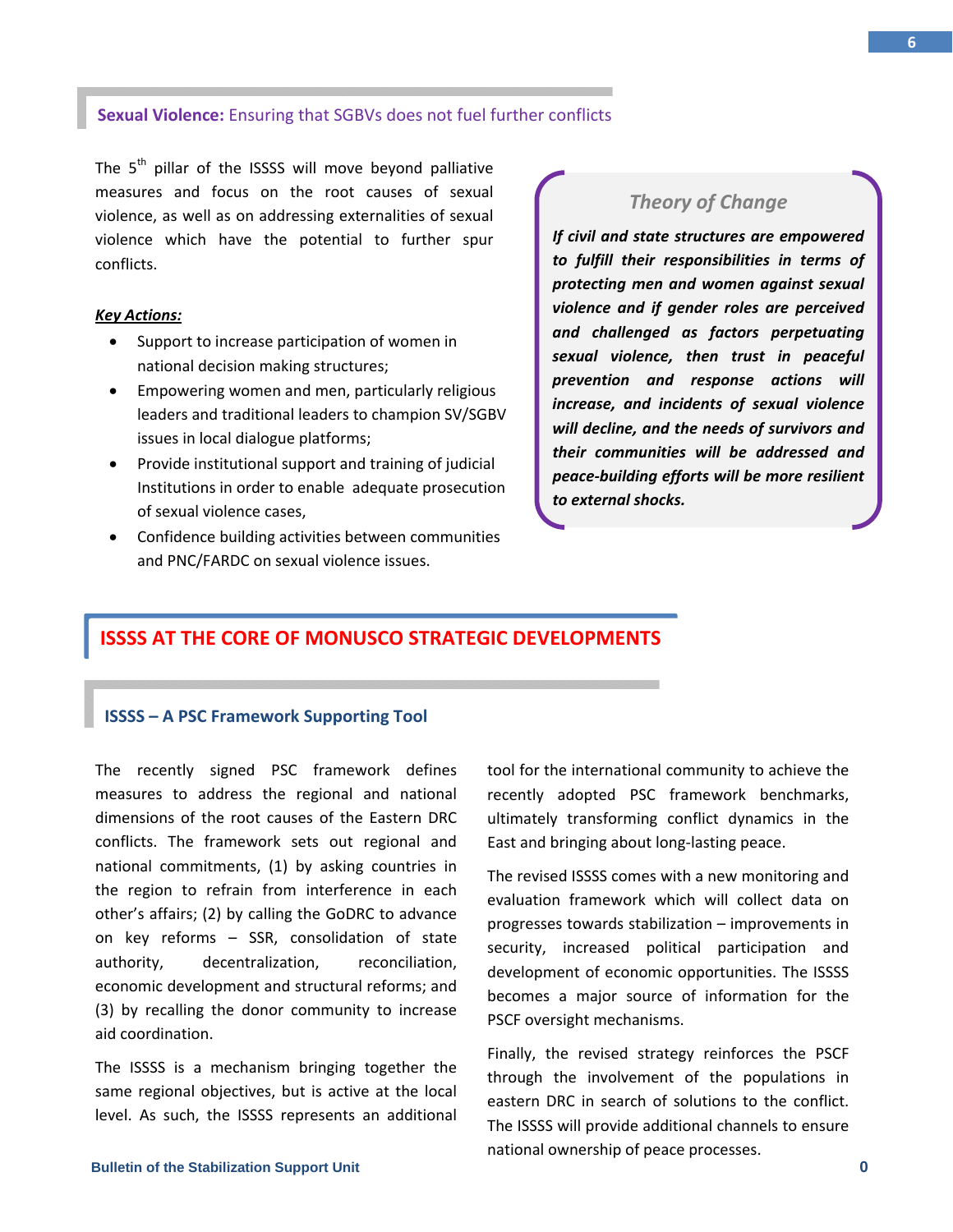#### **ISSSS Contributes to the Implementation of Resolution 2098**

Political developments during the year of 2013 have considerably changed the environment in which the ISSSS is being implemented. The reinforcement of diplomatic efforts and measures undertaken at national and regional levels, as well as the strengthening of MONUSCO's mandate, including the FIB, have significant consequences in terms of civilian response and DDR/RRR. The UN system as a whole is adapting in order to respond to these challenges and the ISSSS and SSU as well.

#### **1. Reintegration of demobilized combatants**

With the approval of Resolution 2098, in particular the creation of the first UN offensive force – the FIB, it is anticipated that a growing number of combatants will demobilize.

MONUSCO is supporting the GoDRC in developing a DDR/RR strategy, and the ISSSS will serve as a framework for the durable reintegration of ex‐ combatants.

Lessons learned from previous DDR programmes emphasize the critical nature of the reintegration process and indicate that a solid reintegration strategy has to be rooted in local dimensions, focused on communities rather than just on ex‐

combatants, and work on social cohesion as well as recovery. The revised ISSSS strategy, more particularly the Return, Reintegration and Socio‐ Economic Recovery (RRR) pillar, will ensure that reintegration activities are undertaken within ISSSS community‐based approach to socio‐economic development and in conjunction with the organization of social dialogues.

In order to secure funding, the SSU – secretariat of PBF in the DRC, with the DDR/RRR unit are in negotiation for the allocation USD 850,000, which will be used to launch DDR activities, such as the operationalization of DDR camps in Goma and Sake.

# **2. The Islands of Stability: ensuring stabilization of areas freed from armed groups**

How to ensure that areas freed from armed groups – as a result of successful military operations, unilateral demobilization or political agreement, are stabilized, preventing a security/state authority vacuum?

The Islands of Stability (IoS) represent one modality of ISSSS operationalization in cases where an area is being freed from armed groups. The IoS foresees immediate measures aimed at supporting the restoration of legitimate state authority in the area, in particular institutions in charge of defense/security, justice and administration; the

reinsertion of a dialogue on root causes of the conflict; and the development of socio‐economic activities benefiting the communities including former rebels. The IoS will be implemented in an initial 6‐month period, a task force will be implemented in order to coordinate the immediate response and liaise with other stakeholders. Also, the creation of a flexible funding mechanism is currently under study.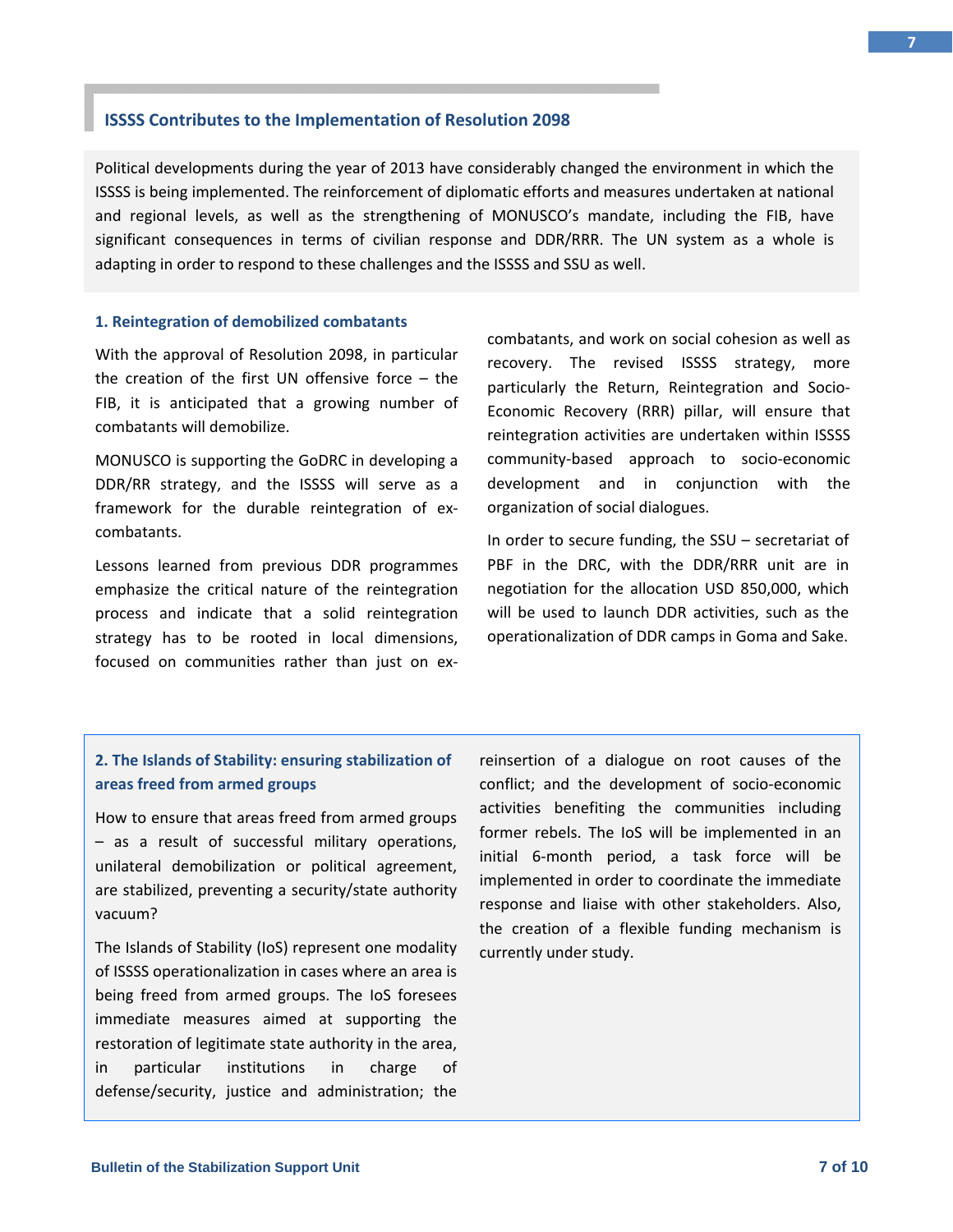#### **Applying the Islands of Stability: 2 pilot cases**

*South Irumu: SSU coordinates the development of a roadmap for civilian response to FARDC operations*

The last quarter was marked by the ongoing unilateral FARDC operations against FRPI in South Irumu (Ituri District).

At the time of writing, having recently captured two FRPI strongholds in Walendu Bindi and Aveba, FARDC is in control of the main points on the axis Bogoro‐Kagaba‐Gety‐Aveba. This new episode of clashes between FARDC and FRPI has triggered movement of IDPs and current estimates point to 130,000 persons in urgent need of assistance. While FARDC recent progress in reestablishing their authority in South Irumu are positive, humanitarian access, protection of civilian and beyond that ensuring that the impact of military operation lead to long lasting peace, represent significant challenges.

Taking on these challenges, SSU with MONUSCO substantive sections and military component, in collaboration with UN humanitarian and development agencies, developed a road map for a coordinated civilian response during and after FARDC operations, including humanitarian action, emergency response, and protection of civilian, as well as stabilization and peace consolidation. This latter part is in implementation of the "Islands of Stability" concept.

*Bakano and Waloa‐Loanda: a case for Island of Stability?*

On 17 August, notables from the *Waloa Loanda* and *Bakano groupements* in Walikale territory of North‐ Kivu, led by Abbé Arsène Masumboko, have brokered an agreement between a faction of the the Raia Mutomboki and the Mayi Mayi Kifuafua at the conclusion of *Journées Sociales de Securité et Paix* (JSSP) organized in Itebero with support from Caritas.

The two groups, initially allied in their fight against the FDLR, have clashed repeatedly over the control of the main road access and other strategic economic areas. The agreement envisions the DDR of ex‐combatants into the FARDC, the PNC, and civilian life, as well as the promotion of an environment conducive to the promotion of humanitarian activities and large‐scale public works.

MONUSCO has welcomed the agreement and pledged to support it, examining the opportunity to create an Islands of Stability. SSU, as the unit in charge of stabilization, has conducted a desk research and participated in a joint visit to Itebero.

Assessments reveal the fragility of the agreement partly based on a false premise – the possibility for reintegration into FARDC and PNC which has since been denied by the GoDRC authorities.

SSU has however developed a potential pilot project which would focus on inclusive dialogue centered on communities and include activities to support the durable reintegration of armed groups.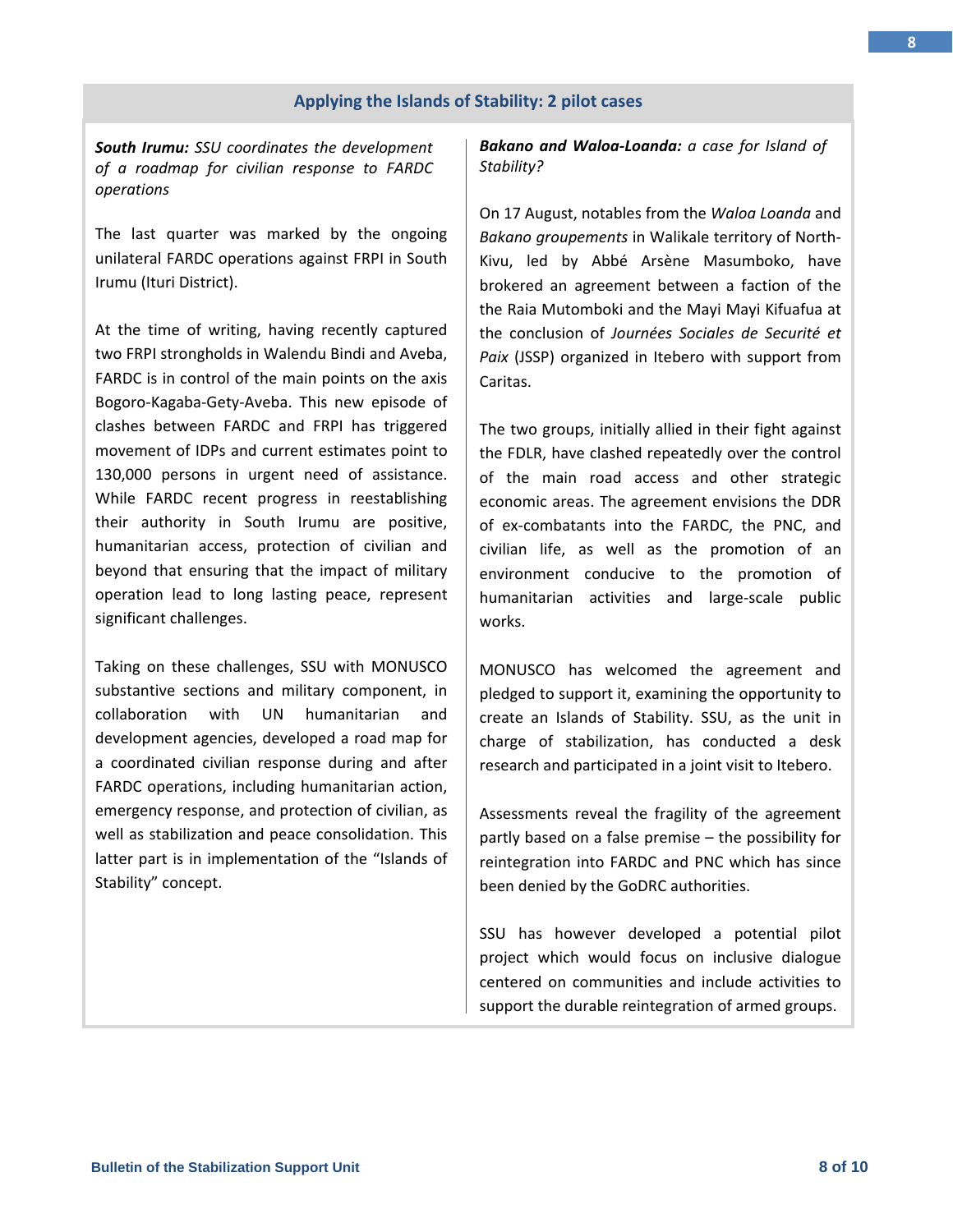#### **Bulletin of the Stabilization Support Unit 10 of 10** of 10

# **UPDATES FROM THE PROVINCES**

#### **SSU helps alleviate conditions in over‐crowded South‐Kivu prisons**

In July 2013, the SSU Team Leader led a delegation to visit empty prisons in Bunyakiri and Fizi. The objective of the assessment mission was to engage the Provincial authorities to open ISSSS/STAREC prisons which had been handed over by UNOPS to the GoDRC nearly two years ago.

The delegation was composed by the newly appointed Provincial Minister of Justice, the cabinet of the Provincial Minister of interior, the PNC, the FARDC, and MONUSCO Corrections Unit.

The SSU and other MONUSCO sections, have actively worked with the provincial authorities to transfer prisoners from the crowded Bukavu Central prison to less crowded prisons such as the one in Kabare. 1450 detainees are currently held in

# **SSU leads the first assessment mission in Rutshuru since M23 occupation**

On 11 and 12 October 2013, SSU led the very first Joint Assessment Mission (JAM) to the Kiwanja‐ Ishasha axis in Rutshuru territory since the M23 rebellion outbreak in April 2012. The JAM confirmed that the ISSSS civil administration, PNC and justice Facilities in Rutshuru and Kinyandoni are occupied but suffer from serious logistical and infrastructure deterioration problems.

The current status of the Kiwanja‐Ishasha road axis is very poor with some sections inaccessible during rainstorms. Without maintenance for many months, the road is expected to degrade even further this rainy season.

Bukavu central prison, which has been built for 500, bringing to 2.9 the ratio of prisoner per spot. So far 98 detainees have been transferred.





Source: Stabilization Support Unit ©



Source: Stabilization Support Unit ©